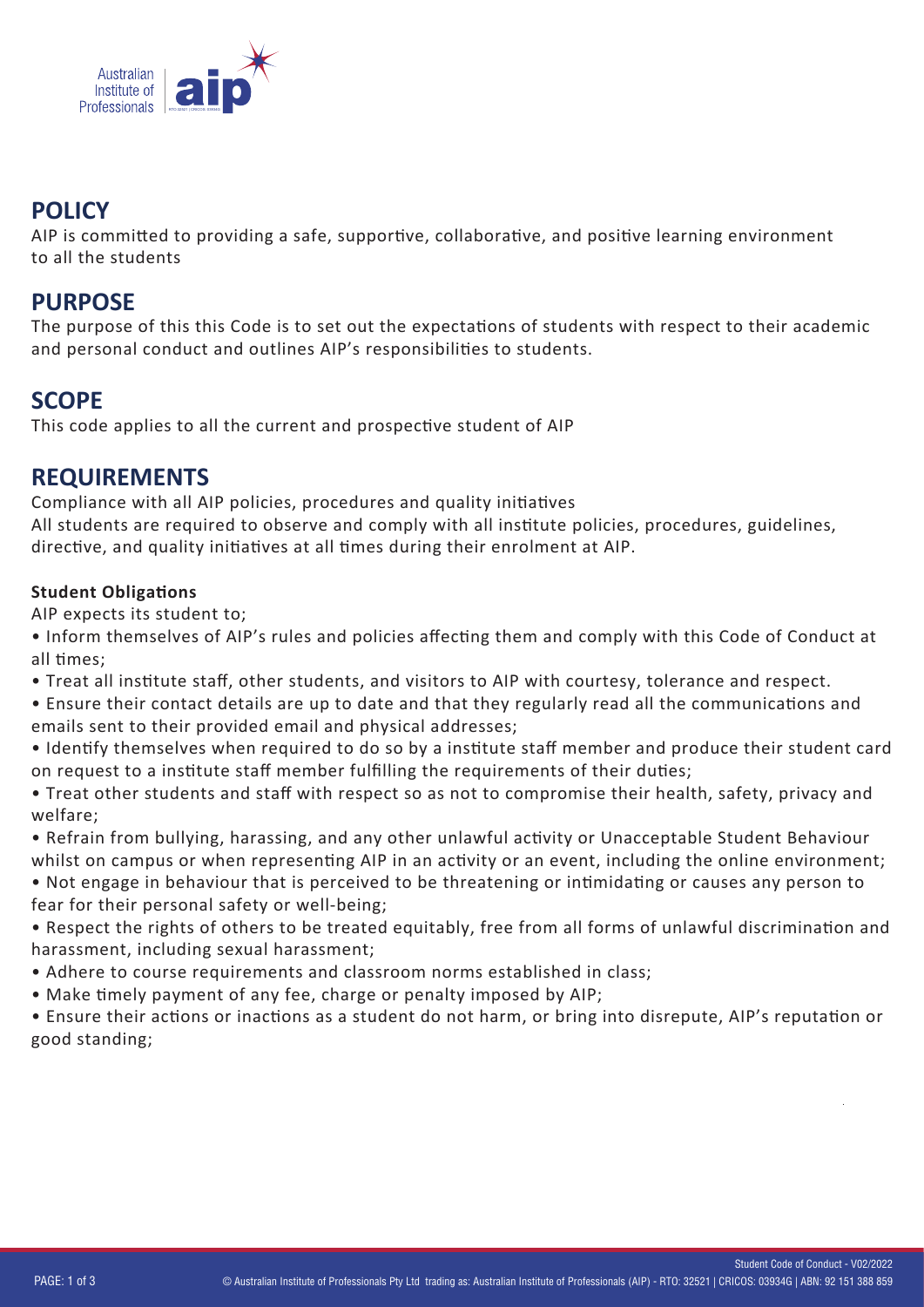

### **Unacceptable Student Behaviour:**

Unacceptable behaviour may include but is not limited to:

- Endangering the safety of self or others;
- Inappropriate physical contact and/or physical violence;
- Bullying and intimidation of any other person;
- Being affected by drugs and/or alcohol;
- Consistently disrupting the work of learning in the classroom;
- Inappropriate isolation of a group member from group activities;
- Putting at risk the good reputation of any other person;
- Making racist or sexist comments to any other person;
- Demeaning another in any way;
- Constantly and inappropriately seeking attention;
- Behaving in a disruptive manner such as swearing, yelling, using offensive language;
- Inappropriate invasion of another's personal space;
- Stealing;
- Disobeying any reasonable direction by a staff member;
- Viewing or distributing offensive material via the internet, e-mail or any other means;
- Use of mobile phones in the classroom environment.

If the students behaviour is disruptive or unacceptable, disciplinary action may be taken against them. A trainer/assessor can ask you to leave the classroom or refuse entry to a classroom if your behaviour is disruptive or dangerous If your behaviour threatens the safety of others, interferes with the duties of staff or other students' study or damages or threatens institute property, you may be suspended.

#### **Integrity in Academic Works:**

Students are expected to;

• Not engage in plagiarism or other academic misconduct (Ref: Plagiarism, Collusion and Academic Misconduct Policy):

• Actively participate in the learning process;

• Attend scheduled course training activities and submit assessment tasks on time, unless unforeseen or exceptional circumstances arise;

- Behave ethically, avoiding any action or behaviour that would unfairly disadvantage or advantage either themselves or another student;
- Comply with the assessment conditions, trainer/assessor instructions, and ensure the proper use of copyright material;
- Not behave in a way that disrupts or interferes with any training or academic activity of AIP.

#### **AIP Resources**

Students have a general responsibility to safeguard, properly use and care for institute resources. Fraud or theft by a Student may result in dismissal or a legal action.

• Use and care for all institute resources, such as buildings, equipment, library, information and communication technology resources, in a lawful and ethical manner, mindful of the need for resources to be shared by all institute members;

• Not engage in behaviour that is detrimental to institute property, including AIP's library resources, and course materials;

• Not misuse library, computing or communications facilities in a manner which is unlawful or which will be detrimental to the rights and properties of others.

Students must use institute resources only for purposes related to their studies. AIP facilities and resources are necessarily provided in an accessible manner on trust to staff and students.

AIP information systems, including software and computer equipment, may be used only by staff or students.